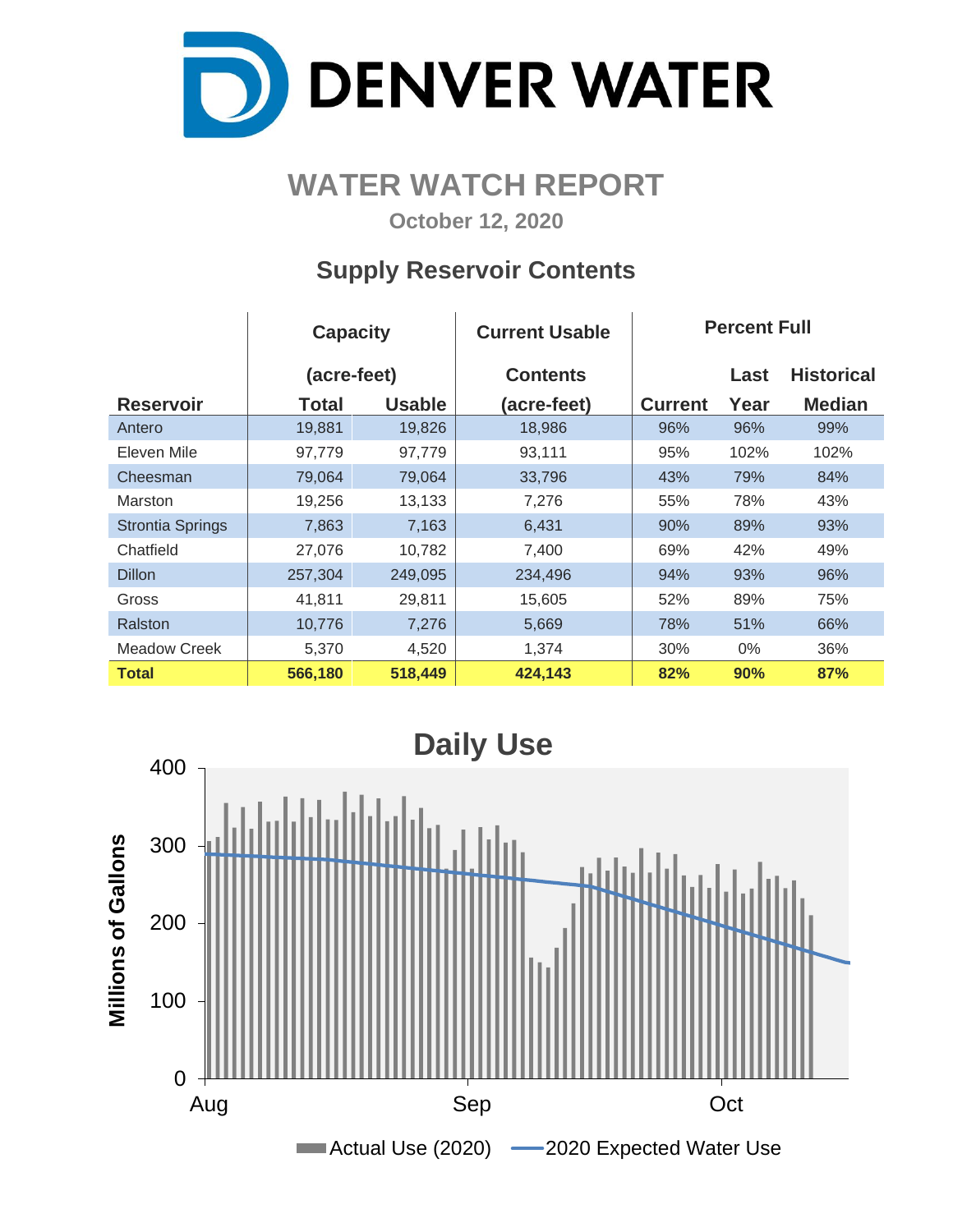

**Supply Reservoir Contents**

Note: Denver Water forecasts seasonal reservoir storage contents under dry future weather, normal future weather and wet future weather scenarios.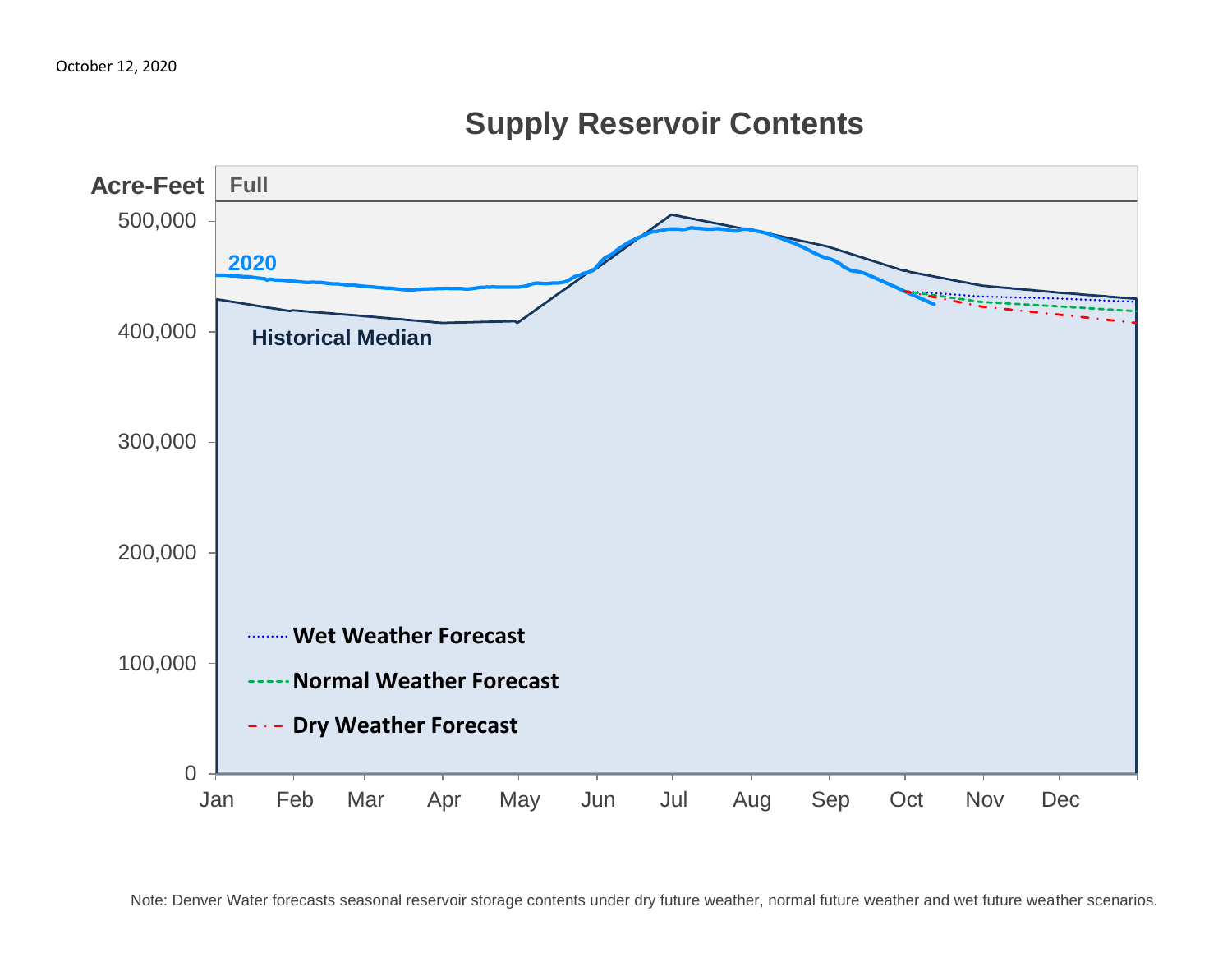

# **October Precipitation**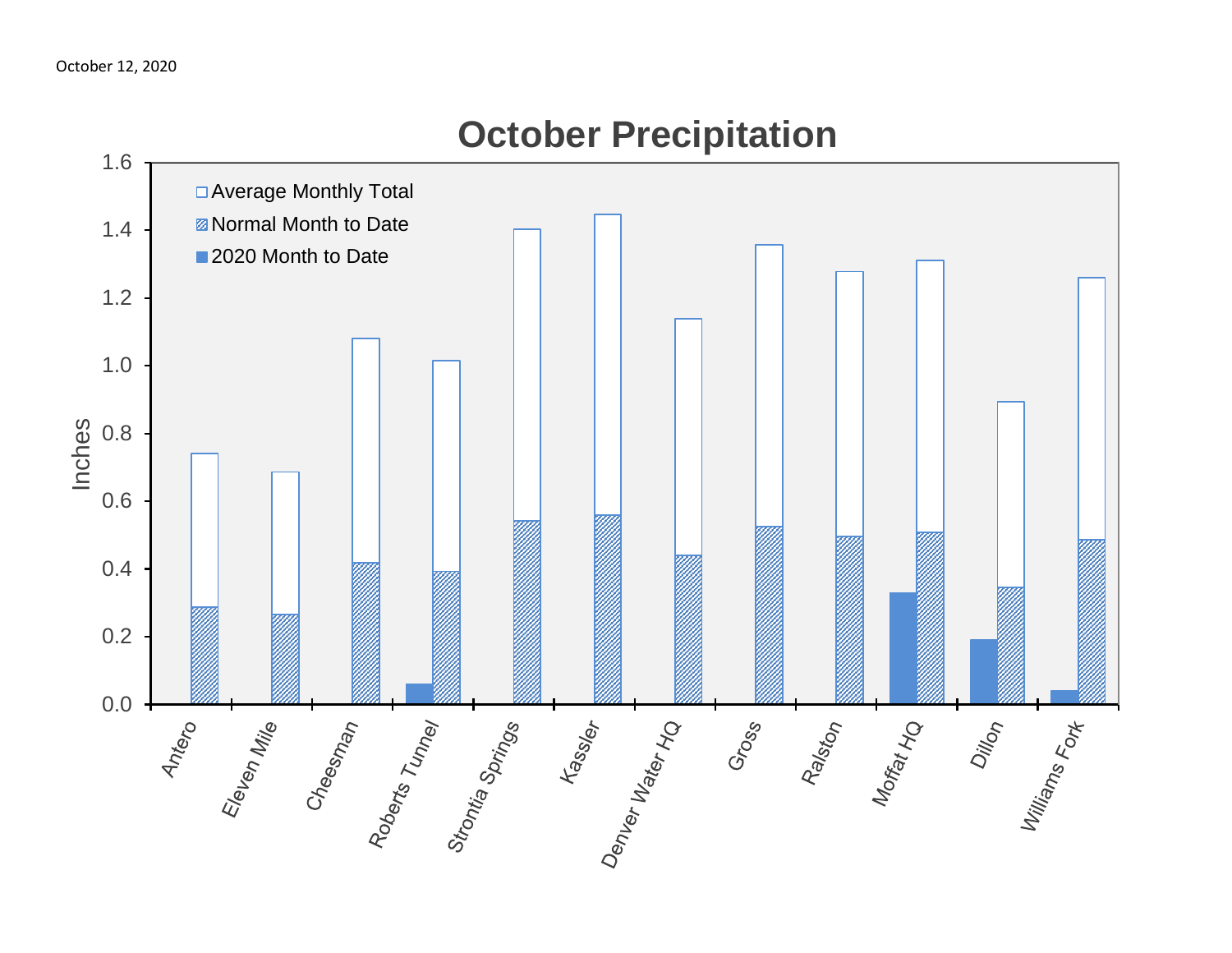

#### **Cumulative Precipitation: Colorado River Watershed** 40 Average (1981-2010) 35 2020-2021 Inches of Liquid Precipitation **Inches of Liquid Precipitation** Today's % of Avg: 51% 30 25 20 15 10 5 0 Oct Nov Dec Jan Feb Mar Apr May Jun Jul Aug Sep

Data are from the 7 SNOTEL stations above Denver Water's Upper Colorado diversion facilities.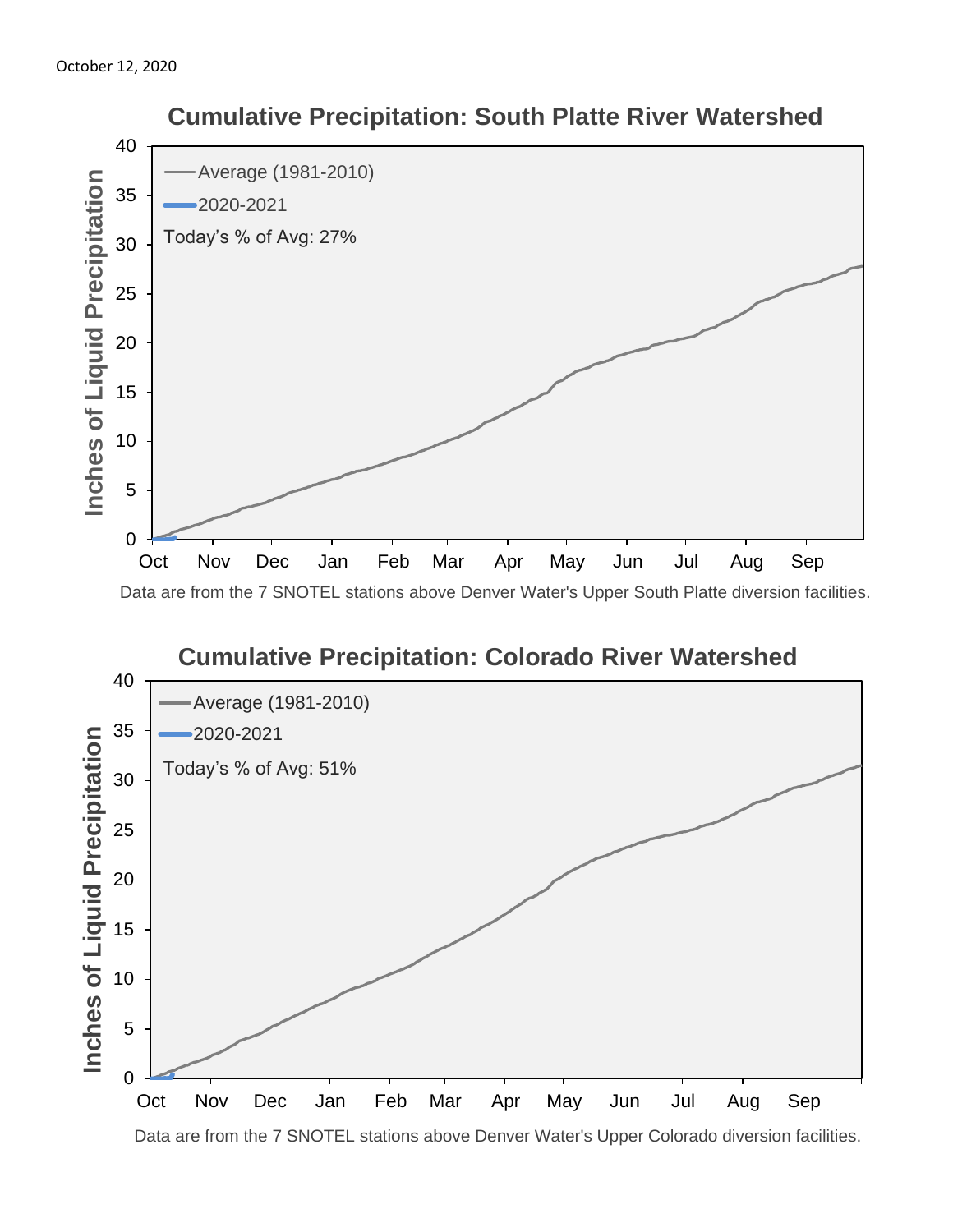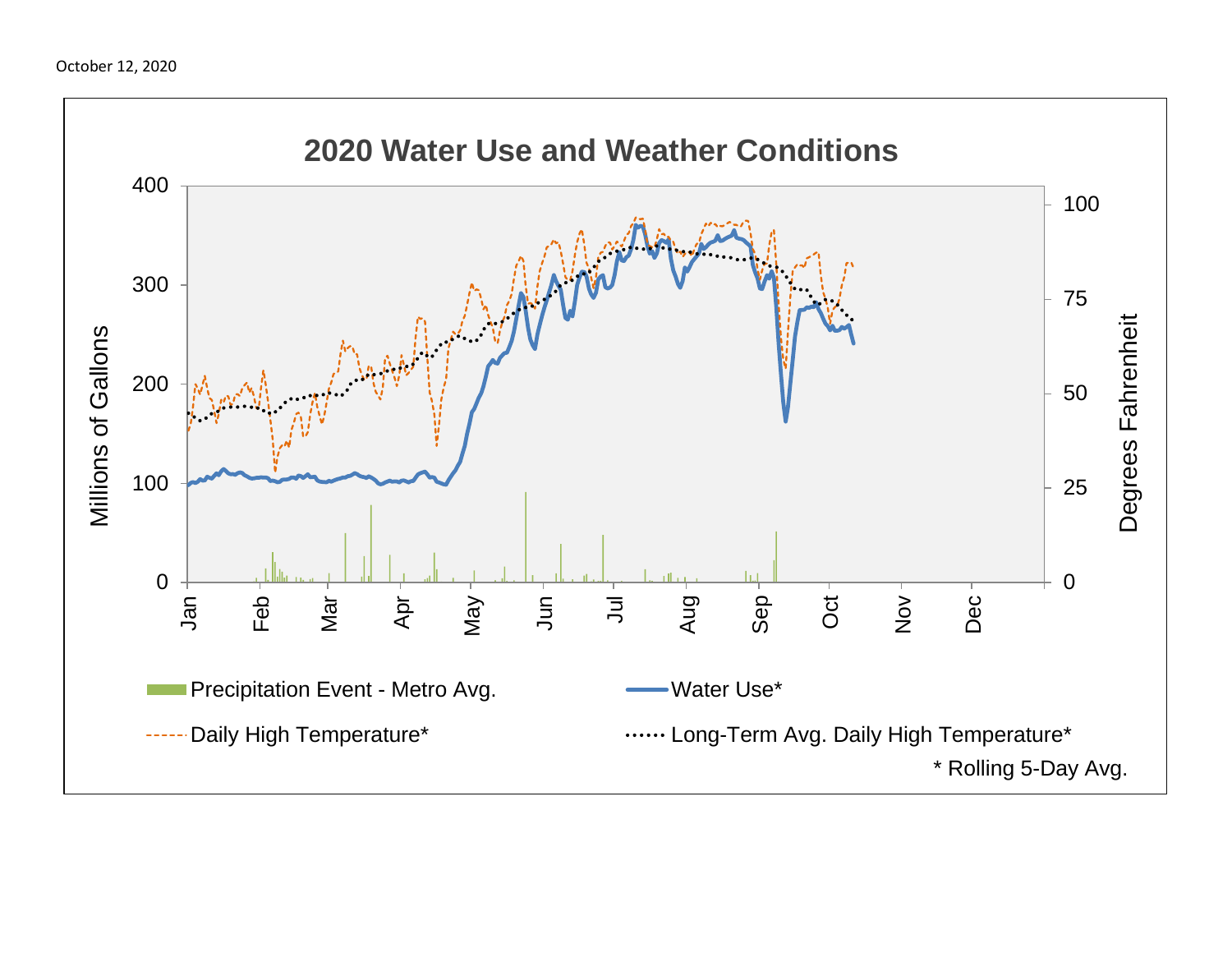#### October 12, 2020

| <b>Denver Water Use and Reservoir Contents 2020</b>   |   |                         |         |         |         |         |         |         |         |         |      |         |     |     |                |
|-------------------------------------------------------|---|-------------------------|---------|---------|---------|---------|---------|---------|---------|---------|------|---------|-----|-----|----------------|
|                                                       |   |                         | Jan     | Feb     | Mar     | Apr     | May     | Jun     | Jul     | Aug     | Sep  | Oct     | Nov | Dec | <b>YTD-Avg</b> |
| Predicted End-of-Month Supply Reservoir               |   |                         |         |         |         |         |         |         |         |         |      | 426,900 |     |     |                |
| Contents (Full = 518,449 AF)                          |   |                         |         |         |         |         |         |         |         |         |      |         |     |     |                |
| Actual End-of-Month Supply Reservoir<br>Contents (AF) |   | 445,828                 | 441,137 | 439,113 | 440,306 | 457,594 | 493,141 | 492,317 | 466,389 | 436,813 |      |         |     |     |                |
| Actual % Full                                         |   |                         | 86%     | 85%     | 85%     | 85%     | 88%     | 95%     | 95%     | 90%     | 84%  |         |     |     |                |
| Historical Median % Full                              |   |                         | 81%     | 80%     | 79%     | 79%     | 88%     | 98%     | 95%     | 92%     | 88%  |         |     |     |                |
| 2020 Expected Daily Use (MG)                          |   |                         | 110     | 109     | 108     | 127     | 172     | 272     | 298     | 282     | 248  | 150     | 109 | 105 | 190            |
| Actual Daily Use (MG)                                 |   | $\mathbf{1}$            | 97      | 106     | 103     | 109     | 194     | 316     | 343     | 306     | 270  | 241     |     |     |                |
|                                                       |   | $\overline{2}$          | 106     | 104     | 102     | 97      | 170     | 293     | 333     | 311     | 324  | 269     |     |     |                |
|                                                       |   | 3                       | 103     | 107     | 106     | 100     | 184     | 324     | 341     | 355     | 308  | 239     |     |     |                |
|                                                       |   | $\overline{\mathbf{4}}$ | 102     | 102     | 106     | 98      | 204     | 294     | 299     | 324     | 326  | 245     |     |     |                |
|                                                       |   | 5                       | 99      | 94      | 107     | 106     | 203     | 324     | 306     | 350     | 304  | 279     |     |     |                |
|                                                       |   | 6                       | 110     | 108     | 106     | 110     | 229     | 285     | 362     | 322     | 308  | 257     |     |     |                |
|                                                       |   | $\overline{7}$          | 99      | 101     | 106     | 114     | 220     | 270     | 341     | 357     | 292  | 261     |     |     |                |
|                                                       |   | 8                       | 105     | 101     | 105     | 117     | 234     | 305     | 374     | 331     | 156  | 245     |     |     |                |
|                                                       |   | 9                       | 121     | 104     | 112     | 104     | 219     | 214     | 346     | 332     | 150  | 255     |     |     |                |
|                                                       | D | 10                      | 94      | 104     | 109     | 110     | 220     | 260     | 380     | 363     | 143  | 232     |     |     |                |
|                                                       | A | 11                      | 106     | 109     | 112     | 115     | 214     | 277     | 350     | 331     | 169  | 210     |     |     |                |
|                                                       | Υ | 12                      | 112     | 102     | 114     | 100     | 218     | 313     | 348     | 361     | 194  |         |     |     |                |
|                                                       |   | 13                      | 119     | 104     | 99      | 101     | 262     | 278     | 370     | 337     | 226  |         |     |     |                |
|                                                       | O | 14                      | 111     | 111     | 104     | 106     | 233     | 291     | 308     | 359     | 273  |         |     |     |                |
|                                                       | F | 15                      | 114     | 104     | 104     | 108     | 231     | 342     | 320     | 334     | 264  |         |     |     |                |
|                                                       |   | 16                      | 117     | 103     | 110     | 94      | 216     | 315     | 313     | 333     | 285  |         |     |     |                |
|                                                       | M | 17                      | 102     | 117     | 110     | 96      | 245     | 342     | 360     | 369     | 268  |         |     |     |                |
|                                                       | O | 18                      | 107     | 102     | 107     | 96      | 294     | 277     | 337     | 343     | 285  |         |     |     |                |
|                                                       | N | 19                      | 106     | 102     | 99      | 101     | 279     | 269     | 331     | 365     | 273  |         |     |     |                |
|                                                       | T | 20                      | 114     | 113     | 96      | 106     | 297     | 281     | 372     | 338     | 265  |         |     |     |                |
|                                                       | H | 21                      | 114     | 112     | 102     | 116     | 284     | 285     | 328     | 361     | 297  |         |     |     |                |
|                                                       |   | 22                      | 111     | 103     | 96      | 115     | 305     | 325     | 355     | 332     | 266  |         |     |     |                |
|                                                       |   | 23                      | 110     | 102     | 103     | 114     | 276     | 303     | 328     | 338     | 291  |         |     |     |                |
|                                                       |   | 24                      | 104     | 104     | 102     | 116     | 210     | 336     | 347     | 364     | 271  |         |     |     |                |
|                                                       |   | 25                      | 103     | 95      | 103     | 129     | 211     | 295     | 275     | 333     | 289  |         |     |     |                |
|                                                       |   | 26                      | 108     | 106     | 106     | 135     | 226     | 291     | 268     | 349     | 262  |         |     |     |                |
|                                                       |   | 27                      | 103     | 101     | 100     | 156     | 274     | 265     | 325     | 323     | 247  |         |     |     |                |
|                                                       |   | 28                      | 106     | 101     | 97      | 154     | 257     | 296     | 290     | 327     | 262  |         |     |     |                |
|                                                       |   | 29                      | 105     | 103     | 104     | 176     | 283     | 341     | 329     | 271     | 246  |         |     |     |                |
|                                                       |   | 30                      | 106     |         | 104     | 180     | 257     | 308     | 308     | 295     | 276  |         |     |     |                |
|                                                       |   | 31                      | 108     |         | 100     |         | 274     |         | 337     | 321     |      |         |     |     |                |
| <b>Monthly Average</b>                                |   |                         | 107     | 104     | 104     | 116     | 239     | 297     | 333     | 337     | 260  | 249     |     |     | 213            |
| % of 2020 Expected Daily Use                          |   |                         | 97%     | 96%     | 97%     | 91%     | 139%    | 109%    | 112%    | 119%    | 105% | 166%    |     |     | 112%           |

Notes: 1) "AF" denotes acre-feet. "MG" denotes million gallons. 2) Expected Daily Use is based on historical use with normal weather conditions. 3) The predicted end-of-month supply reservoir contents figures assume normal weather after October 1, 2020. 4) The differences between predicted and actual end-of-month supply reservoir contents are the result of normal estimation error of daily use, supply, evaporation, carriage losses and raw water deliveries. 5) Predicted supply reservoir contents last updated on October 4, 2020. 6) Daily water figures are subject to change.